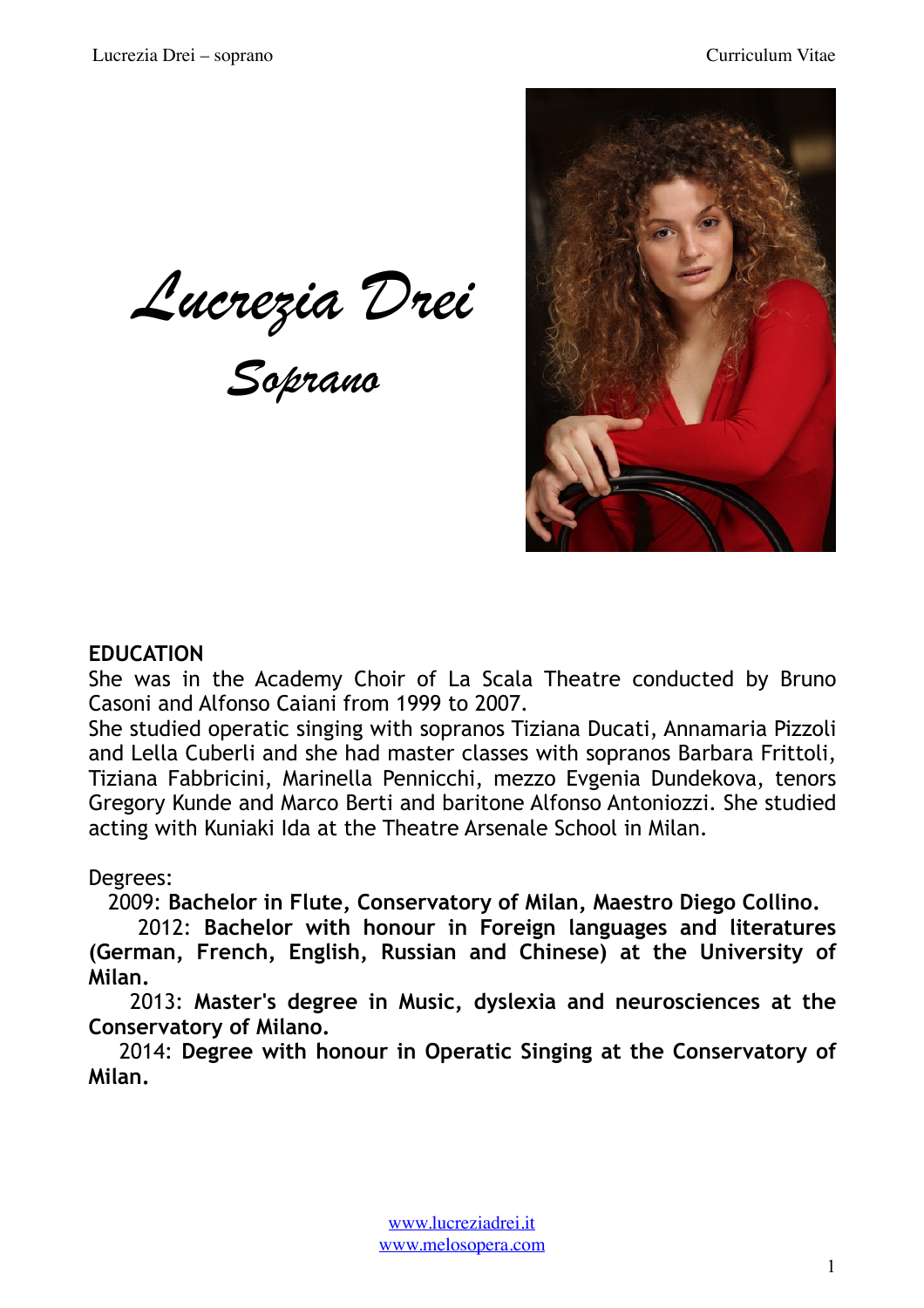## **COMPETITIONS**

 2015: **Winner of the role Susanna**, LXVI AsLiCo Competition, Theatre of Como;

2014: **Winner Young Voices**, LXV AsLiCo Competition, Theatre of Como;

 2014: **Price Luciano Pavarotti**, LXV Gian Battista Viotti Competition, Vercelli;

 2014**: Price R. Bruzzolo**, XLIV Toti Dal Monte Competition, Theatre of Treviso;

2014: **Price Young Voices "Per Elisa"**, III City of Magenta Competition;

2013: **First Price**, XVII Assami Competition, Milano;

2013: **First Price**, II Montaldi Sacred Music Competition, Mantova;

2013: **Winner**, I Giuditta Pasta Competition, Saronno;

2013: **Second Price**, I Richard Wagner Competition, La Spezia;

# **CAREER**

**Opera** 

Theatre La Scala of Milan:

 2003: The little Frog, *The cunning little vixen* (Janáček), con. Sir Andrew Davis;

2003/2006: A shepherd, *Tosca,* con. Gary Bertini; con. Lorin Maazel;

2004: Dimitri, *Fedora,* con. Stefano Ranzani;

2005: Yniold, *Pelléas et Mélisande,* con. Georges Prêtre;

2005: A shepherd, *Tannhäuser*, con. Jeffrey Tate;

 2006: Soloist, *Requiem für Mignon* (Schumann), con. Roberto Abbado (repeated in 2007 for the Theatre of Bologna);

2008: Third Apparition, *Macbeth* con. Kazushi Ono;

 2008: Soloist Soprano, *Chichester Psalms* (Bernstein), con. Gustavo Dudamel, La Scala Theatre;

Other Theatres:

 2007: Flora, *The Turn of the Screw* (Britten), con. Jonathan Webb, dir. Elio De Capitani, Theatres AsLiCo and Ravenna Festival;

 2011: Soloist Soprano, world première of the opera *Airline Icarus* by Brian Current, winner of the Fedora Price, Stresa;

 2012: **The Blue Fairy**, *La bella dormente nel bosco* (Respighi), con. Marco Pace, Theatre Rubinstein of Saint Petersburg and Verdi Hall of Milan;

 2014: **Despina**, *Così fan tutte*, con. Massimo Fiocchi Malaspina, Theatre Saronno;

2014: **Norina**, *Don Pasquale*, con. Giulio Marazia, Verdi Hall;

 2015: **Susanna**, *Le nozze di Figaro*, con. Stefano Montanari, dir. Mario Martone, Theatres AsLiCo (Como, Bergamo, Bresia, Pavia, Cremona);

 2016/2017: **Gilda**, *Rigoletto*, con. Jacopo Rivani; con. Pietro Rizzo, Theatres AsLiCo; Theatre Jesi.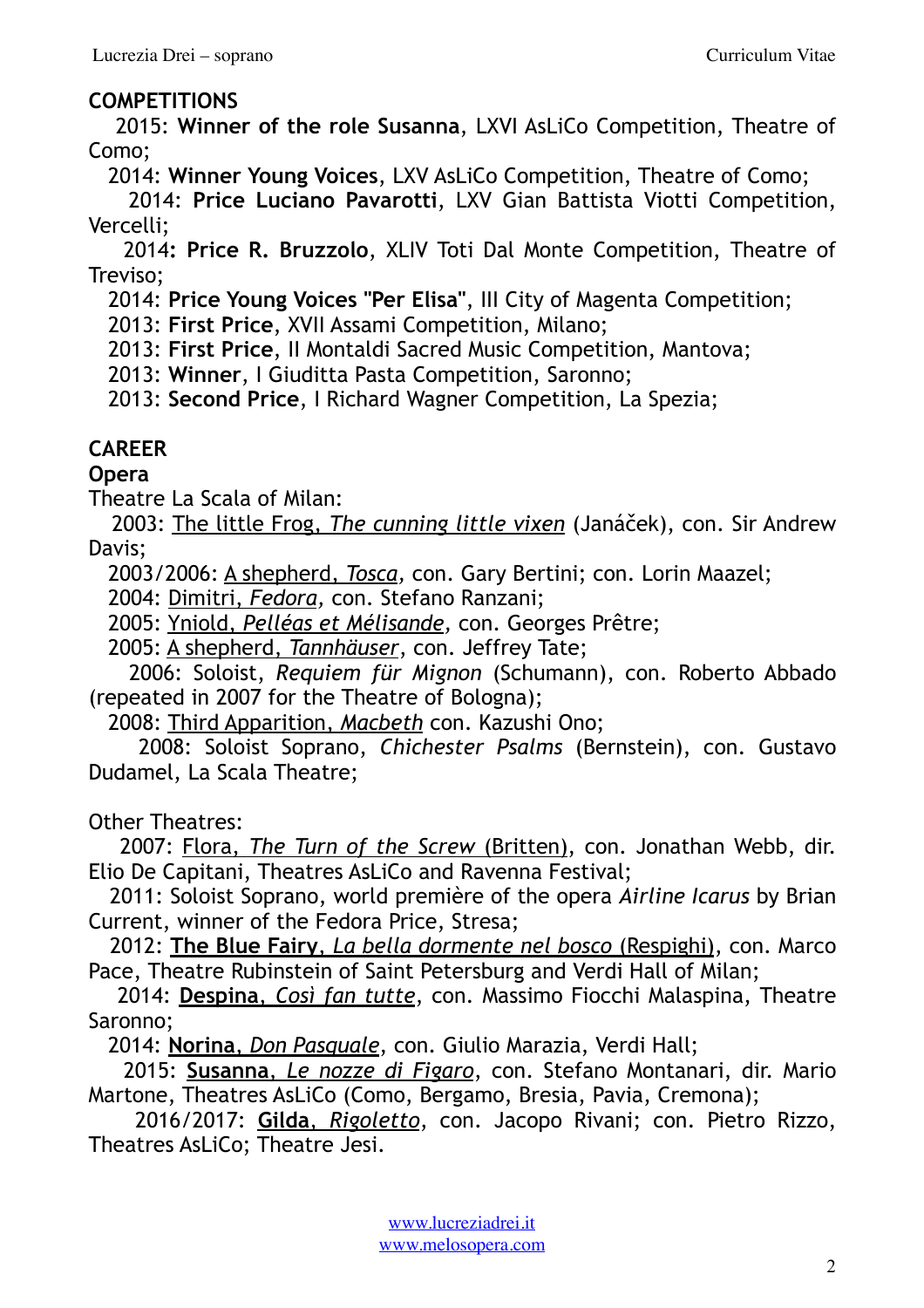2016/2017: **Corinna**, *Il viaggio a Reims*, con. Gabriel Bebeselea, ROF Pesaro; con. Francesco Ommassini, Theatre Verona; con. Sergi Roca, Theater Kiel;

 2016: **Oscar**, *Un Ballo in Maschera*, con. Jesus Lopez-Cobos, Roma Opera House;

 2016: **Nannetta**, *Falstaff*, with Joan Pons, con. Pablo Mielgo, Theatres Mallorca and Minorca;

 2017: **Pamina**, *Die Zauberflöte*, con. Pedro Halffter Caro, Theatre Trieste; 2017: **Blonde**, *Die Entführung aus dem Serail*, con. Christoph Altstaedt, Savonlinna Opera Festival;

 2017: **Valencienne**, *Die Lustige Witwe*, con. Sergio Alapont, Theatre Verona;

 2018: **Adina**, *L'elisir d'amore*, con. Frédéric Chaslin, New National Theatre Tokyo; con. Alberto Maniaci, Theatre Palermo; con Michele Gamba, Theatre Turin;

 2018: Erste Dame, *Die Zauberflöte*, con. Daniel Cohen, dir. Graham Vick, Macerata Opera Festival; Muscat ROH;

 2018: **Fanny**, *La cambiale di matrimonio*, con. Margherita Colombo, Theatre Novara;

2018: **Anaide**, *Mosè*, con. Francesco Pasqualetti, Beijing;

 2019: **Fiordiligi**, *Così fan tutte*, con. Benjamin Bayl, dir. Giorgio Ferrara, Festival de Cartagena;

 2019: **Zerlina**, *Don Giovanni*, con. Johnatan Webb, dir. Damiano Michieletto, Teatro La Fenice di Venezia;

 2019: **Musetta**, *La Bohème*, con. Aldo Sisillo, dir. Leo Nucci, Teatro Pavarotti di Modena and Teatro Comunale di Piacenza;

 2019: **Marguerite**, *Faust*, con. Unai Urrecho, Lotte Concert Hall, Seoul; 2020: Recital and Concerts tournée, Oji Hall Tokyo, Himeji and Kobe;

### **Sacred Music and concerts**

She has a wide repertoire and frequent concerts in sacred and baroque music, and also XX Century music:

 2006: *Vesperae Solennes de Confessore* (Mozart), con. Bruno Casoni, Choir of Conservatory of Milan, San Marco Church in Milano;

 2008: *Mass* (Stravinskij), con. Bruno Casoni, Choir and Philarmonic Orchestra La Scala, Sant'Ambrogio Church in Milano, Festival MiTo;

 2011: *Requiem* (Fauré), con. Alfonso Caiani, Théâtre du Capitole of Toulouse and Scène Nationale de l'Estive of Foix, France, Festival Fauré;

 2012: *Requiem in C min* (M. Haydn), con. Massimo Fiocchi Malaspina, Piemonte and Liguria;

 2013: *Litaniae de venerabili altaris sacramento* (Mozart), con. Giampiero Innocente, Choir and Orchestra Collegium Vocale, Crema and Lodi;

 2013: *Stabat Mater* (Pergolesi), Orchestra San Marco of Milano, con. Massimo Fiocchi Malaspina;